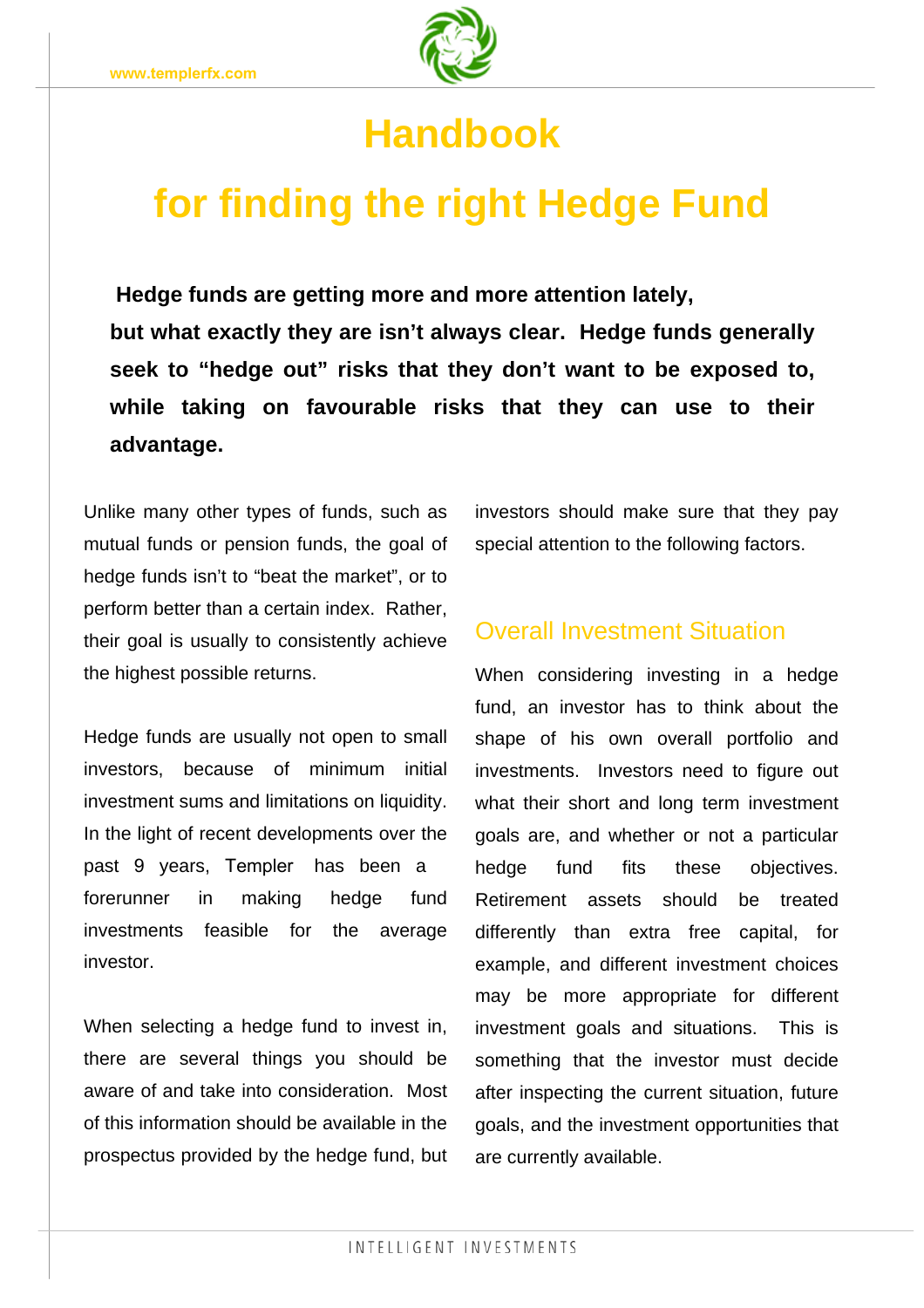### Risks

Despite their name, many hedge funds take on large amounts of risk, in order to increase their potential returns. If an investor is interested in investing in a hedge fund, they need to be aware of the kinds of risks that the hedge fund might take on. Different hedge funds expose themselves to different risks in different markets, and investors need to be aware that the risks taken on by hedge funds can lead to both significant gains and significant losses. By finding out which markets the fund is active in, and what sort of instruments it trades, investors can get a better idea of the types of risk that the fund is assuming.

Many hedge funds invest in nonstandardized over the counter (OTC) products. These non-market traded products can create liquidity problems, which can affect investors seeking to withdraw from the fund, or can prevent the hedge fund from pulling out of an investment.

Some funds trade extremely complex derivatives, which can be difficult to accurately price and evaluate. If used improperly, these derivatives can build up more excess risk than the fund is prepared for. The extra risk can lead to extraordinary gains, as well as losses.

## Strategy and History

Along with risks, investors should be familiar with a hedge fund's strategy, and its history. Although a fund's history can't necessarily be used as an indicator for its future performance, an investor can get a feel for how the fund typically reacts to and deals with different market conditions, and how its performance is correlated to other investments.

By learning about the fund's strategy, investors can get a better feel for what kind of risks the fund takes, and what kind of investments the fund makes, and where the fund's returns come from. Different strategies take different risks in different markets, and investors need to ensure that they can accept the risks that the fund takes on with their investment.

#### **Requlation**

Hedge funds often take special measures to ensure that they are only lightly regulated. These special measures are often taken by restricting what kind of investors can invest in the fund. Most traditional funds are subject to regulations regarding how much and what types of risk they can take on, and what kind of investments they can make. However, by meeting certain requirements, most hedge funds are able to escape these regulations.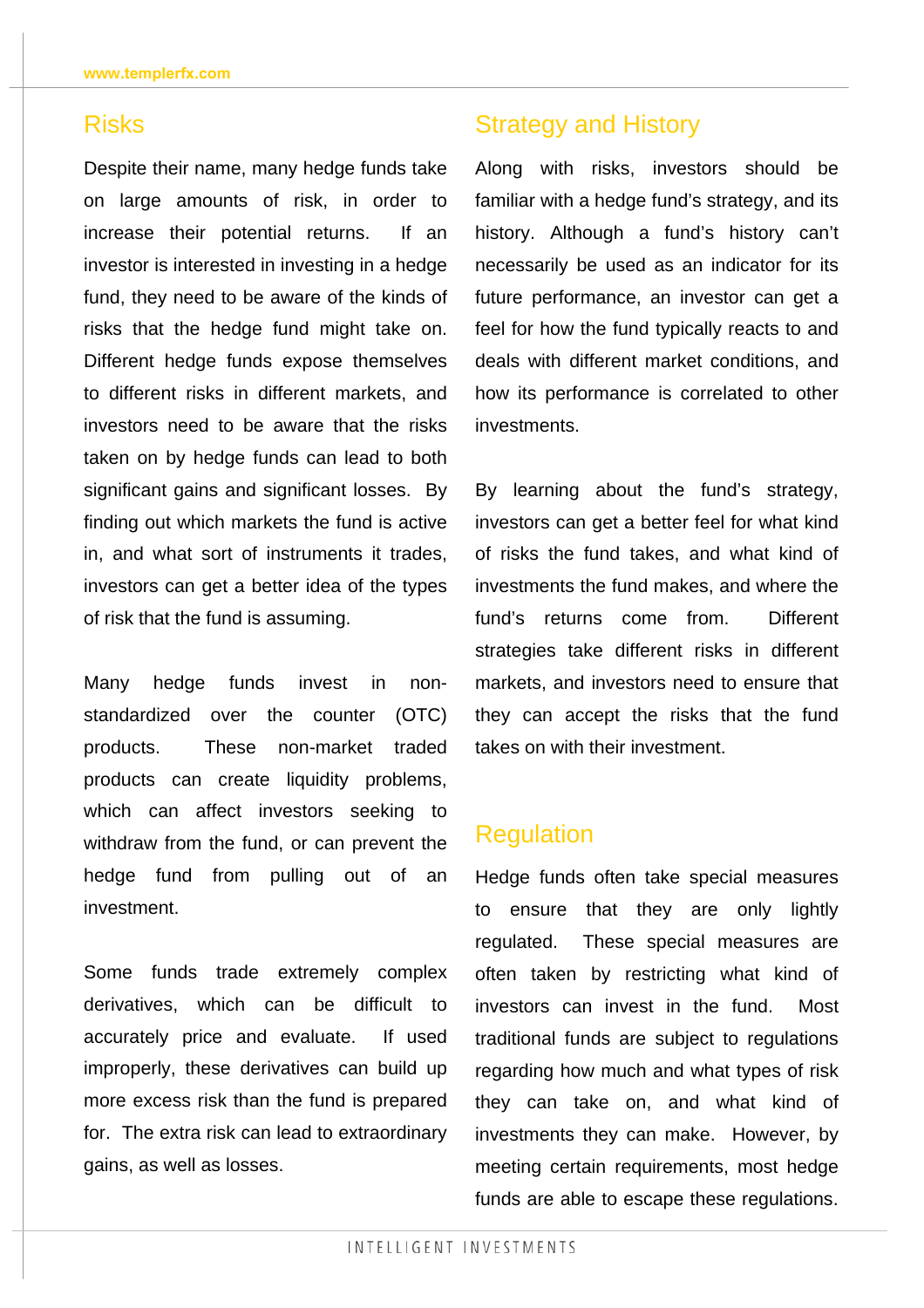By avoiding these restrictions, hedge funds can operate with greater secrecy, and take on riskier investments. Investors should find how, and to what extent, the hedge fund is regulated.

Some fund types, such as managed futures, are actually subject to strict regulation. In the US, for example, managed futures funds are strictly regulated by the National Futures Association, and in Germany, BaFin regulates financial institutions and funds. Investors should find out which, if any, governing bodies regulate the fund, and to what extent.

#### **Limitations**

Hedge funds often restrict withdrawals, and have minimum investment requirements in order to avoid regulation and take certain trading approaches. Investors should make sure that they are aware of and able to comply with these limitations. These limitations often require a certain minimum initial investment, sometimes along the lines of millions of dollars. Investments in hedge funds should not necessarily be considered to be a liquid investment, as they may be tied up for periods of up to 25 months or more.

There may be other limitations that are specific to the individual fund, and investors should make sure that these limitations don't conflict with any investment goals.

### Costs & Fees

Hedge funds charge fees differently than mutual funds or index funds. Hedge funds often charge a performance fee in addition to a management fee. The management fee is charged based on a percentage of the client's assets, which is generally 2%, but it can be as high as 5%.

For a performance fee, hedge funds generally retain a portion of the profits that they generate. There are different systems that are used to calculate this amount, such as only charging profits above the previous highest fund value, also known as a "high water mark." Performance fees are generally 20%, but can be as high as 50%.

Many funds also employ sales and administration costs, and investors should consider these fees and how they affect the investment. There may be other fees that are specific to an individual hedge fund. Investors should be aware that these fees cut into returns, and should keep that in mind when selecting a fund. Many highperforming funds charge higher performance fees, and these higher fees